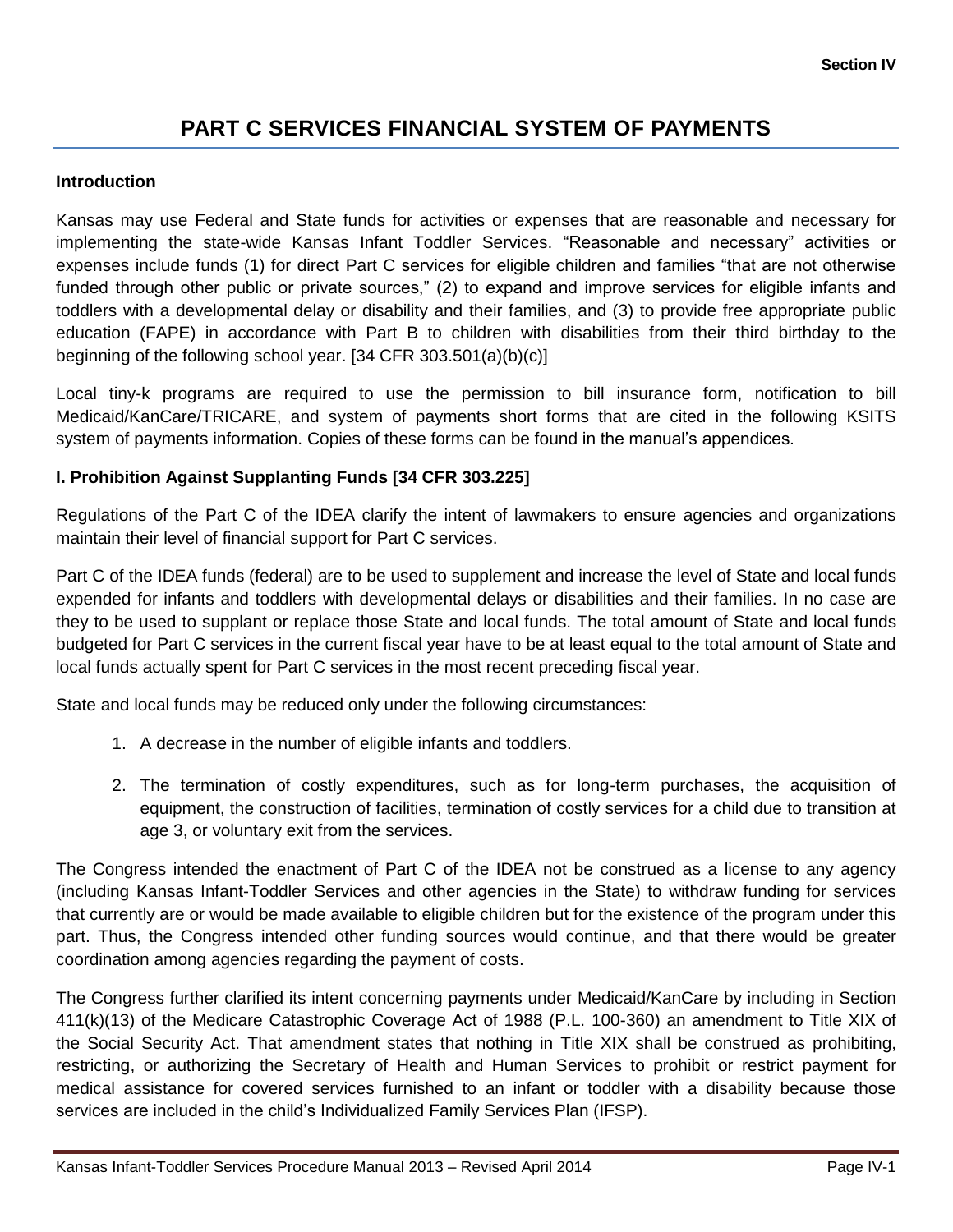**For reporting, auditing and legal purposes,** Federal Part C of the IDEA funds should not be commingled (mixed) with State and local funds.

# **II. Payor of Last Resort [34 CFR 303.510; 303.511]**

Part C of the IDEA funds cannot be used to satisfy a financial commitment for services that would otherwise have been paid for from another public or private source. Therefore, Part C of the IDEA funds may be used only for Part C services that an eligible infant or toddler needs but is not currently entitled to under any other Federal, State, local, or private source.

However, if necessary to prevent a delay in the timely provision of appropriate Part C services to an eligible infant or toddler or the family, funds may be used to pay the provider of services for services and functions authorized under Part C pending reimbursement from that agency or entity that has ultimate responsibility for the payment.

**III. Use of Public Benefits or Public Insurance to Pay for Services [34 CFR 303.520(a); 303.420(a)(4)(5)]** Use of public benefits or public insurance is permissible to pay for Part C services. Parents are not required to sign up or enroll in a public benefits or public insurance program as a condition for their child and family to receive Part C services. If a child or family is not enrolled in public benefits or insurance, those sources will not be billed. Attempts by a local tiny-k program to bill for public benefits or public insurance do not automatically enroll a child or family in the public benefits or public insurance program. If a parent does not give consent to use public benefits or public insurance when it is required, the child and family will be offered the IFSP services the parent has consented to at no cost.

When using public benefits or public insurance, the following provisions must be followed:

# **A. Medicaid/KanCare**

Parental notification must be provided prior to using public benefits or public insurance (Medicaid/KanCare) of a child or parent if that child or parent is enrolled in a public benefits or public insurance program. Parental notification must include the following:

- 1) A statement of No Cost Protections:
	- a) There may be a decrease in available lifetime coverage or any other insured benefit for the infant or toddler or parent, if it is then parental consent for use is required. If parental consent is not given then the local tiny-k program must still make available those Part C services on the IFSP for which the parent has provided consent.
	- b) Use may result in the infant's or toddler's parents paying for services that would otherwise have been paid for by the public benefits or insurance program, if it does then parental consent for use is required. If parental consent is not given then the local tiny-k program must still make available those Part C services on the IFSP for which the parent has provided consent.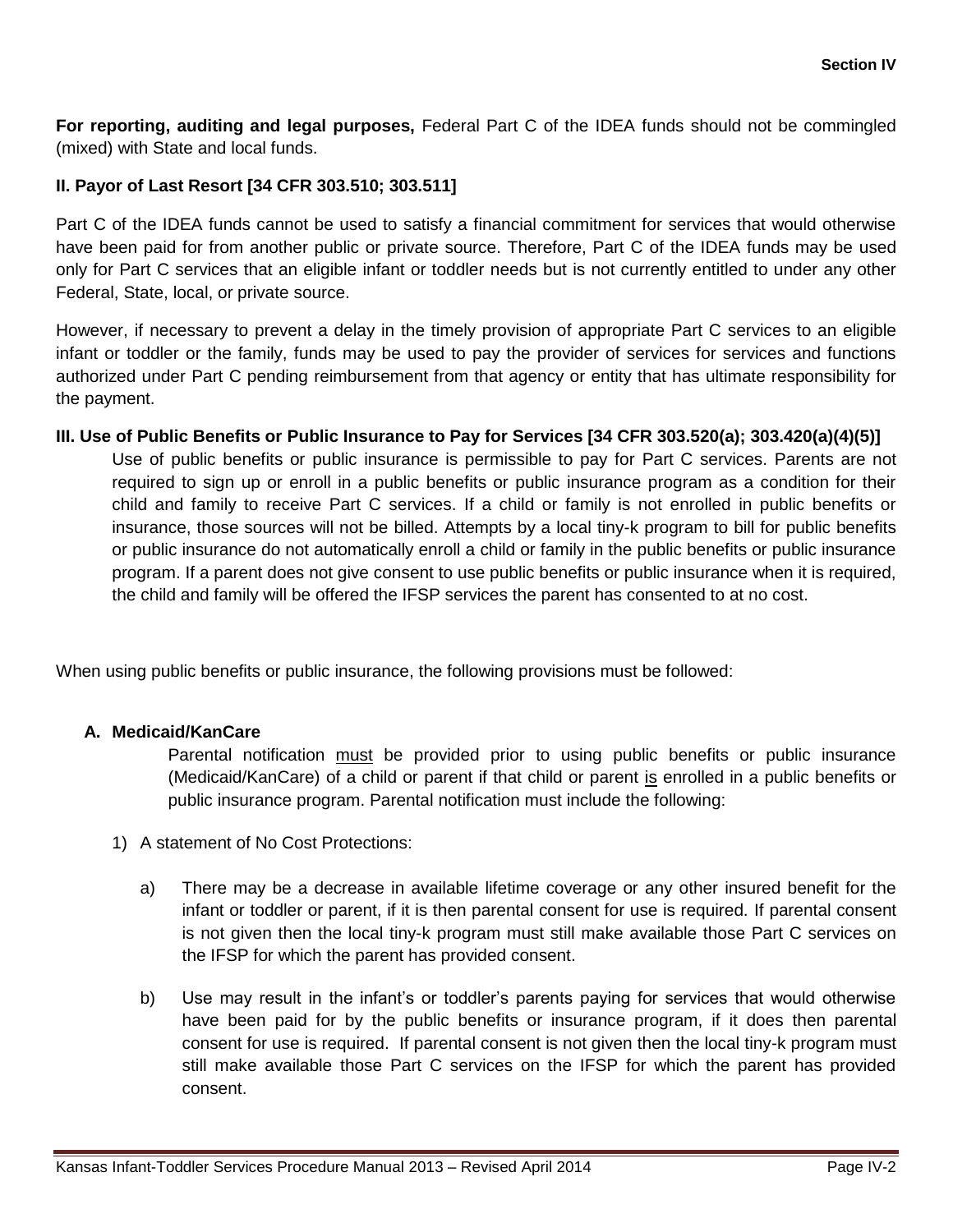- c) Use may result in any increase in premiums or cancellation of public benefits or insurance for the infant or toddler or parents, if it is then parental consent for use is required. If parental consent is not given then the local tiny-k program must still make available those Part C services on the IFSP for which the parent has provided consent.
- d) Use may risk the loss of eligibility for the infant or toddler or the parents for home and community-based waivers on total health-related costs, if it is then parental consent for use is required. If parental consent is not given then the local tiny-k program must still make available those Part C services on the IFSP for which the parent has provided consent.
- e) Parents are not required to sign up or enroll in a public benefits or public insurance program as a condition for their child and family to receive Part C services.
- 2) A statement of the general category of costs the parent will incur as a result of participating in a public benefits or public insurance program such as co-payments, deductibles, or the required use of private insurance as the primary insurance.

**(Kansas Medicaid/KanCare does not require the use of private insurance as a primary insurance source when billing for Part C services. When using private insurance, parents have no out-of-pocket costs except for insurance premiums. Co-payments and deductible amounts are not charged to the parents, since the beneficiary is a child.)**

# **B. TriCare**

If a family has both private insurance and TriCare coverage, local tiny-k programs are required to access private insurance as the primary insurance source when billing for Part C services. Parental consent must be obtained for the local tiny-k programs to bill private insurance prior to billing TriCare. Local tiny-k programs must follow policies/procedures for billing private insurance in Section IV of this document**.**

Notification must be provided prior to accessing TriCare as a funding source for a child or parent if that child or parent is enrolled in a public benefits or public insurance program.

Parental notification must include the following:

- 1) A statement that parental consent must be obtained before the local tiny-k program discloses for billing purposes a child's personally identifiable information to TriCare. The parents have the right to withdraw their consent to disclose personally identifiable information to TriCare at any time
- 2) A statement of No Cost Protections:
	- a) There may be a decrease in available lifetime coverage or any other insured benefit for the infant or toddler or parent, if it is then parental consent for use is required. If parental consent is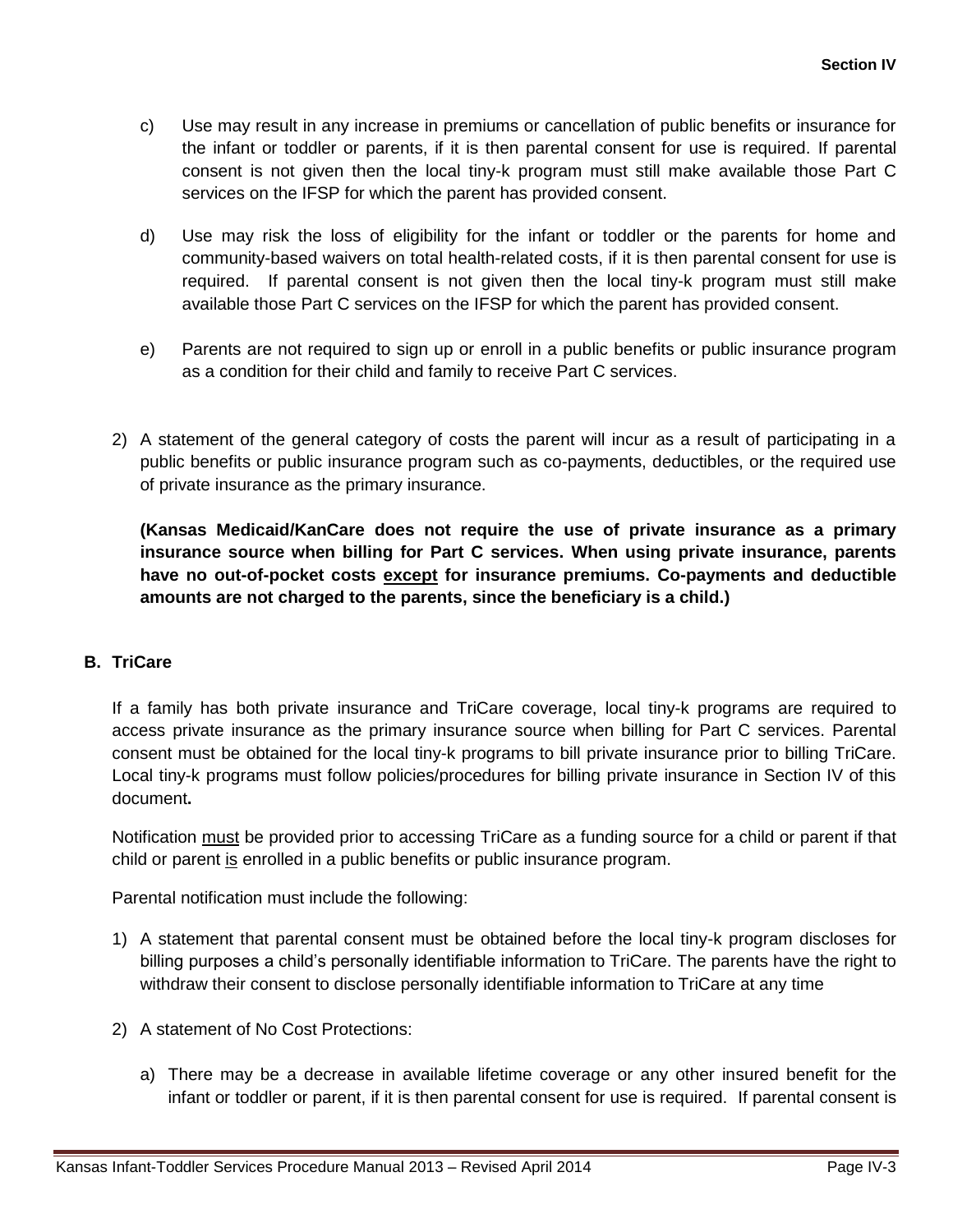not given, then the local tiny-k program must make available those Part C services on the IFSP for which the parent has provided consent.

- b) Use may result in the infant's or toddler's parents paying for services that would otherwise have been paid for by the public benefits or insurance program, if it does then parental consent for use is required. If parental consent is not given then the local tiny-k program must still make available those Part C services on the IFSP for which the parent has provided consent.
- c) Use may result in any increase in premiums or cancellation of public benefits or insurance for the infant or toddler or parents, if it is then parental consent for use is required. If parental consent is not given then the local tiny-k program must still make available those Part C services on the IFSP for which the parent has provided consent.
- d) Use may risk the loss of eligibility for the infant or toddler or the parents for home and community-based waivers based on total health-related costs, if it is then parental consent for use is required. If parental consent is not given then the local tiny-k program must still make available those Part C services on the IFSP for which the parent has provided consent.

Parents are not required to sign up or enroll in a public benefits or public insurance program as a condition for their child and family to receive Part C services.

e) A statement of the costs the parent will incur as a result of participating in a public benefits or public insurance program such as co-payments, deductibles, or the required use of private insurance as the primary insurance. These costs include premiums for insurance or Tricare but do not include co-payments, or deductibles.

# C. **Other Public benefits (not Medicaid/KanCare or TriCare):**

If the infant or toddler or parent is enrolled in any other public benefits or public insurance program, written parental consent to use the benefits is required **if** use of these benefits to pay for Part C services would.

- 1) Decrease available lifetime coverage or any other insured benefit for the infant or toddler or parent
- 2) Result in the infant's or toddler's parents paying for services that would otherwise have been paid for by the public benefits or insurance program
- 3) Result in any increase in premiums or cancellation of public benefits or insurance for the infant or toddler or parents
- 4) Risk the loss of eligibility for the infant or toddler or the parents for home and community-based waivers on total health-related costs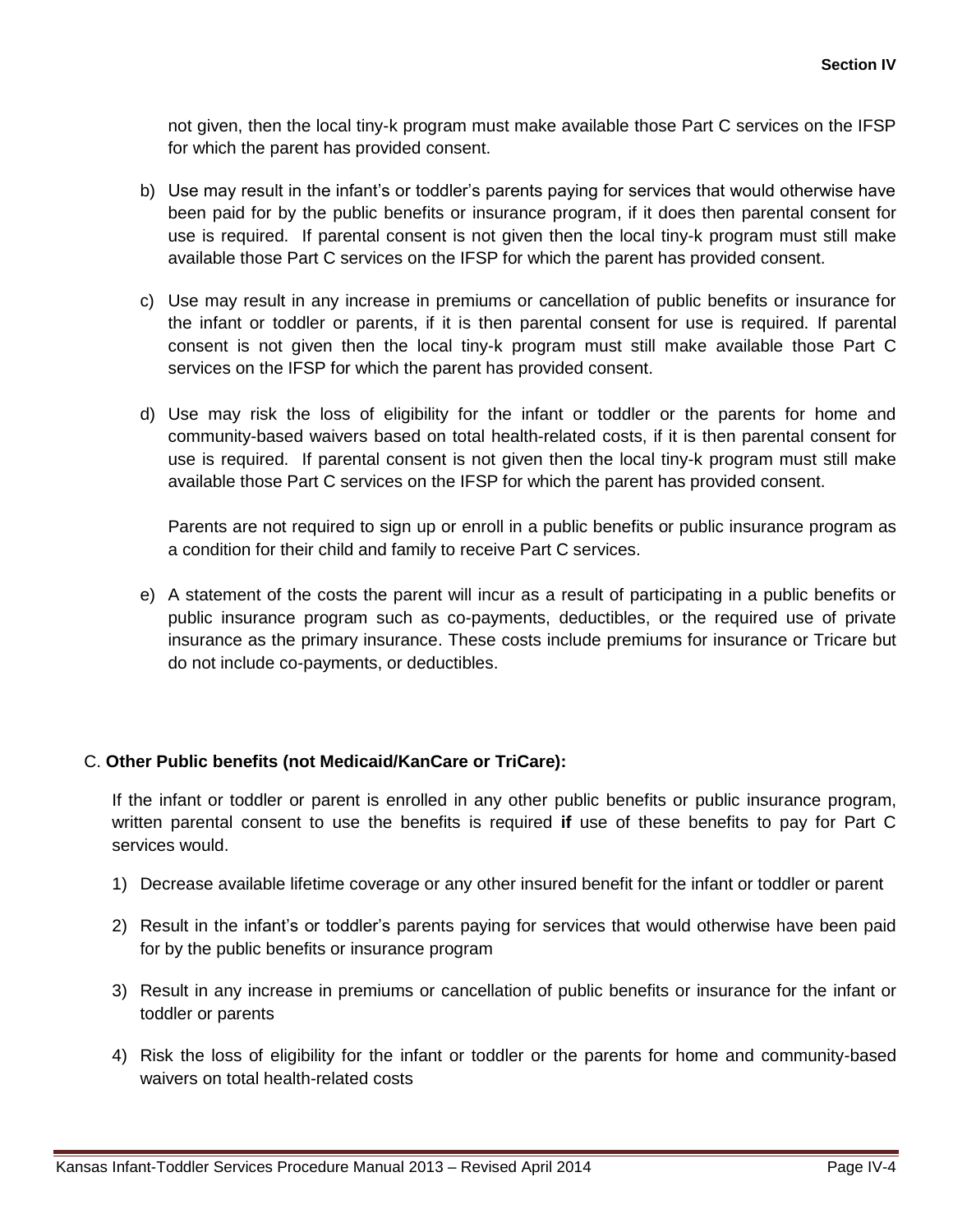# **IV. Use of Private Insurance to Pay for Services [34 CFR 303.520(b); 303.420(a)(4)(5)]**

Parents are not required to have or use their private health insurance to pay for Part C services. If they do have private insurance and choose to allow the local tiny-k program to access it, signed, written parental consent must be obtained when the private insurance or benefits (a) are to be used for the initial provision of a Part C service in the IFSP, and (b) each time consent for Part C services is required due to an increase (in frequency, length, duration, or intensity) in the provision of services in the child's IFSP.

Each time consent is required to use private insurance, the entire System of Payments document must be provided to parent. This is the Part C Services Financial System of Payments section of the Procedure Manual.

Private Health Insurance Consent/Authorization can be found at: [http://www.ksits.org/download/Private\\_Health\\_Insurance\\_Consent\\_Authorization.doc](http://www.ksits.org/download/Private_Health_Insurance_Consent_Authorization.doc)

A Summary of the System of Payment for Families can be found at: [http://www.ksits.org/download/Parents\\_Rights\\_Booklet.pdf](http://www.ksits.org/download/Parents_Rights_Booklet.pdf)

The consent form for billing of private insurance must include the following:

- 1) A statement that the use of their private insurance has the potential for
	- (a) exceeding the annual lifetime maximum amount the insurance company will pay,
	- (b) increased health insurance premiums, or
	- (c) cancellation of the health insurance policy.
- 2) A statement that Part C services are provided at no out-of-pocket cost to parents except for payment of insurance premiums.
- 3) A statement that parents are not responsible for co-pays and deductibles.
- 4) A statement informing the parents that using their private health insurance may make some public funds (e.g. TRICARE, Children and Youth with Special Health Care Needs) available as a payment source for the child.
- 5) A statement informing the parents that if private health insurance is not used, public funds may not be available as payment sources.

Since Kansas has chosen to provide Part C services "at no cost to the parents," use of private insurance to pay for these Part C services should not result in an out-of-pocket cost to the parents except as outlined in the consent requirements above. Other funding sources such as private payors, local funds, Medicaid/ KanCare/ TRICARE, Services for Children and Youth with Special Health Care Needs, and/or other public or private funding sources may provide payment for some services. If private insurance is a pre-requisite of any of other funding sources, parental consent must be obtained prior to its use. Regardless, there will not be delay or denial for any Part C services to that child or family.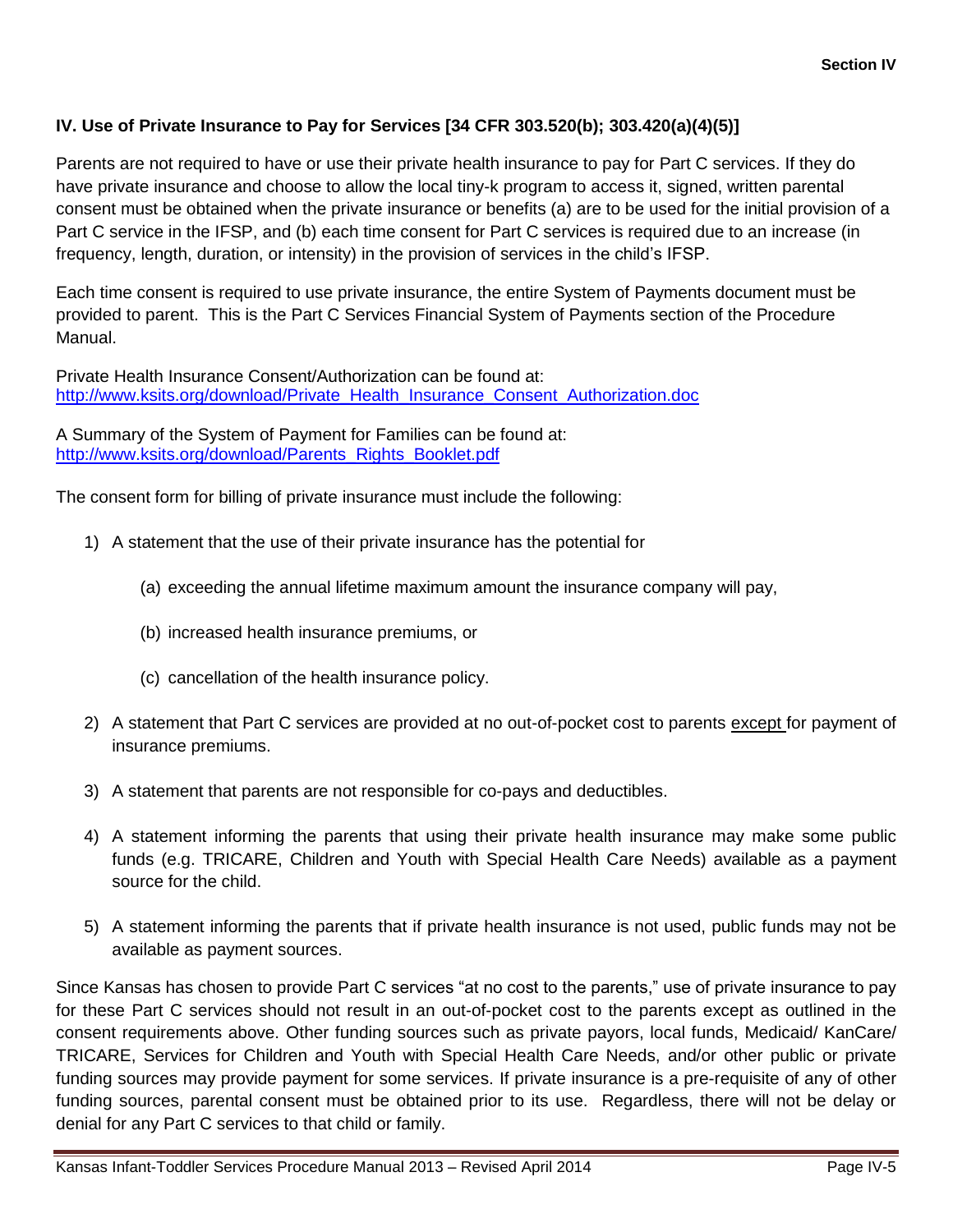**If a parent or family of an infant or toddler with a disability does not give consent to use private insurance funds for Part C services, the lack of consent cannot be used to delay or deny any Part C services to that child or family.**

#### **V. Definitions Related to Public and Private Payors for Services**

- 1) *Deductible:* The amount the insured has to pay each policy year before the insurance company reimburses the insured or the provider. Some plans have deductibles for specific services such as mental health care and substance abuse treatment. Under family plans, the amount of deductible each family member will have to meet will be stated in the insurance policy.
- 2) *Co-Insurance or Co-Payment:* The percentage share of insurance costs stated for each insurance policy that is the responsibility of the insured to pay for covered services (e.g., 20/80 means the insured will be responsible to pay 20% of the charge and the insurance company will pay for 80% of the charge). This percentage is applicable after the deductible is met.
- 3) *Catastrophic Limit or Annual Maximum:* The annual dollar limit after which the insurer will fully cover charges (100% payment). The deductible and co-insurance for covered services have to be met first.
- 4) *Lifetime Maximum or Insurance Cap:* The total dollar limit after which the insurer will no longer pay. Typically, insurers offer a different lifetime maximum for mental health and substance abuse services.
- 5) *Private Payors:* Community sources for payment of services, a fund made of donations, or specific organizations such as United Cerebral Palsy, Easter Seals, Rotary, Lions, or Shriners.
- 6) *Public Payors:* Provision of services by programs supported by government or tax sources. Services for Children and Youth with Special Health Care Needs and Part C of the IDEA are examples of public payors.
- 7) *Third Party:* A term used to describe payment of covered services by other than the parent or the service provider. It is usually applied to Medicaid/KanCare, Medicare or private insurance.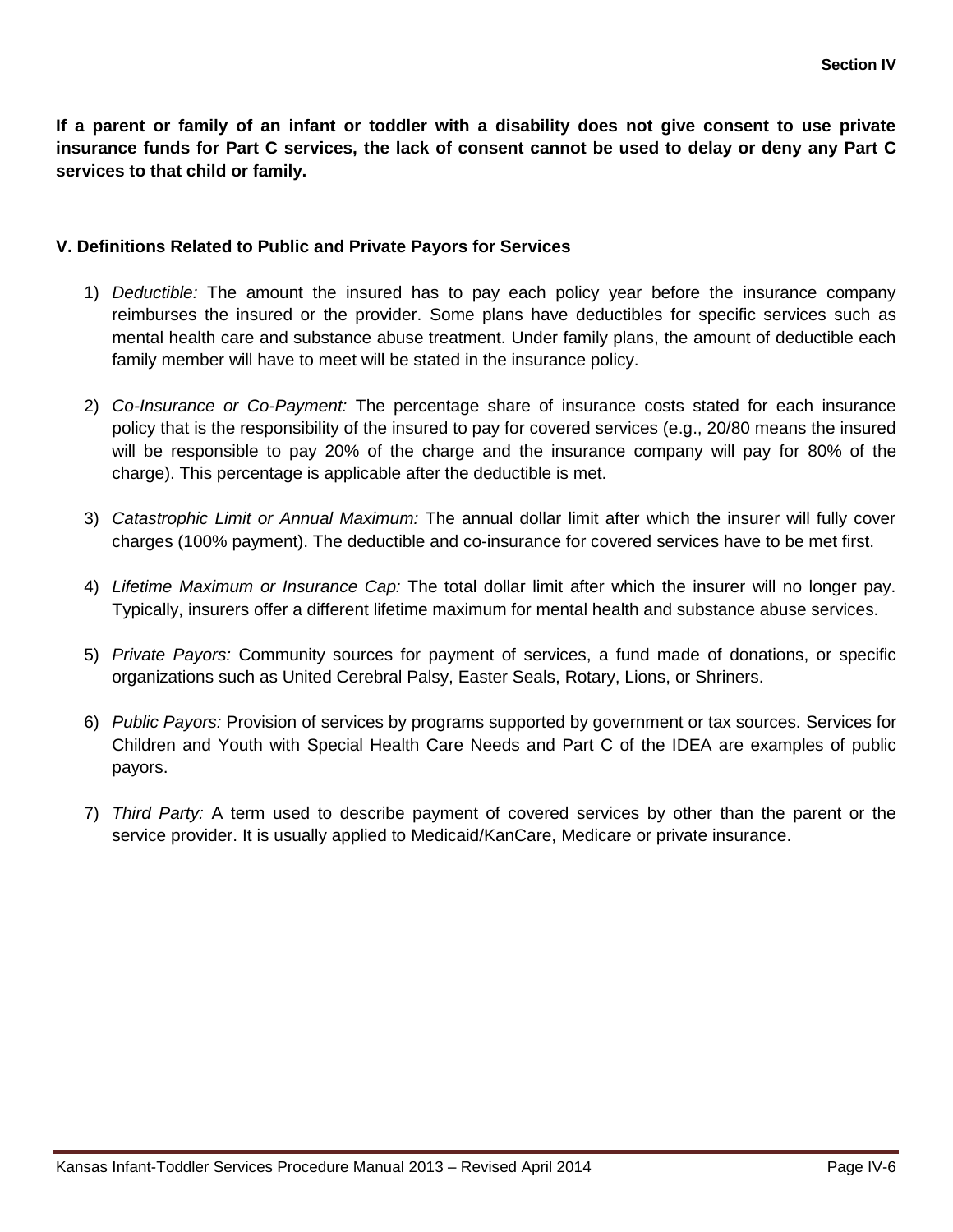# **VI. Accessing Medicaid/KanCare/TRICARE**

Medicaid/KanCare is a federal-state program administered in Kansas by the Division of Health Care Finance (DHCF) in the Kansas Department of Health and Environment (KDHE). All states currently participate in the Medicaid/KanCare program and federal matching funds are available for the costs of these services. DHCF is directly responsible for the purchase of health care services funded through the Medicaid/KanCare program in Kansas.

Nearly all health care services purchased by DHCF are financed through a combination of state and federal matching dollars either through Title XIX (Medicaid/KanCare) or Title XXI (the State Children's Health Insurance Program, or SCHIP) of the Social Security Act. As long as covered services are provided to eligible beneficiaries as specified in the State Medicaid/KanCare Plan, the federal government must participate in sharing the costs of those services.

State Medicaid/KanCare Plan can be found at: [http://www.kdheks.gov/hcf/healthwave/state\\_plan.html](http://www.kdheks.gov/hcf/healthwave/state_plan.html)

As a provider of Part C services, it is imperative that local tiny-k programs identify resources and develop a relationship with appropriate Medicaid/KanCare staff and providers in the community. They will be the link in responding to questions that occur.

# A. Medicaid/KanCare Eligibility

**Medicaid/KanCare will cover only services determined to be "medically necessary." In order for Medicaid/KanCare payment to be made for services, a child must be eligible and have a Medicaid/KanCare card.** Eligibility workers are available in several locations throughout the state to help a family through the application and enrollment process for Medicaid/KanCare. Eligibility and application information can be found on the Department of Health Care Finance (DHCF) website at [http://www.kdheks.gov/hcf/.](http://www.kdheks.gov/hcf/)

# B. KAN Be Healthy Screening

Once eligible for Medicaid/KanCare payment, each eligible child should have a complete medical screening. This screening is known in Kansas as a KAN Be Healthy screening. KAN Be Healthy (KBH) is a Medicaid/KanCare program available to families after Medicaid/KanCare eligibility is determined for their child (20 years of age and under). The KBH medical check-up includes a complete health history, a physical exam with a growth and diet check, appropriate shots according to age and health history, and health tips for both parents and children. The screens also include vision, hearing and dental assessment. Families should contact their local health department or their physician to request a KAN Be Healthy screening.

# C. Provider Information

Each local tiny-k program has an individually assigned Medicaid/KanCare provider number for billing purposes. Each individual provider working within a local tiny-k program must bill under the program's assigned Medicaid/KanCare provider number.

In order for tiny-k programs to provide Medicaid/KanCare authorized services and receive Medicaid/KanCare reimbursement for these services, they must make application and receive approval from the Kansas Department of Health and Environment (KDHE) Division of Health Care Finance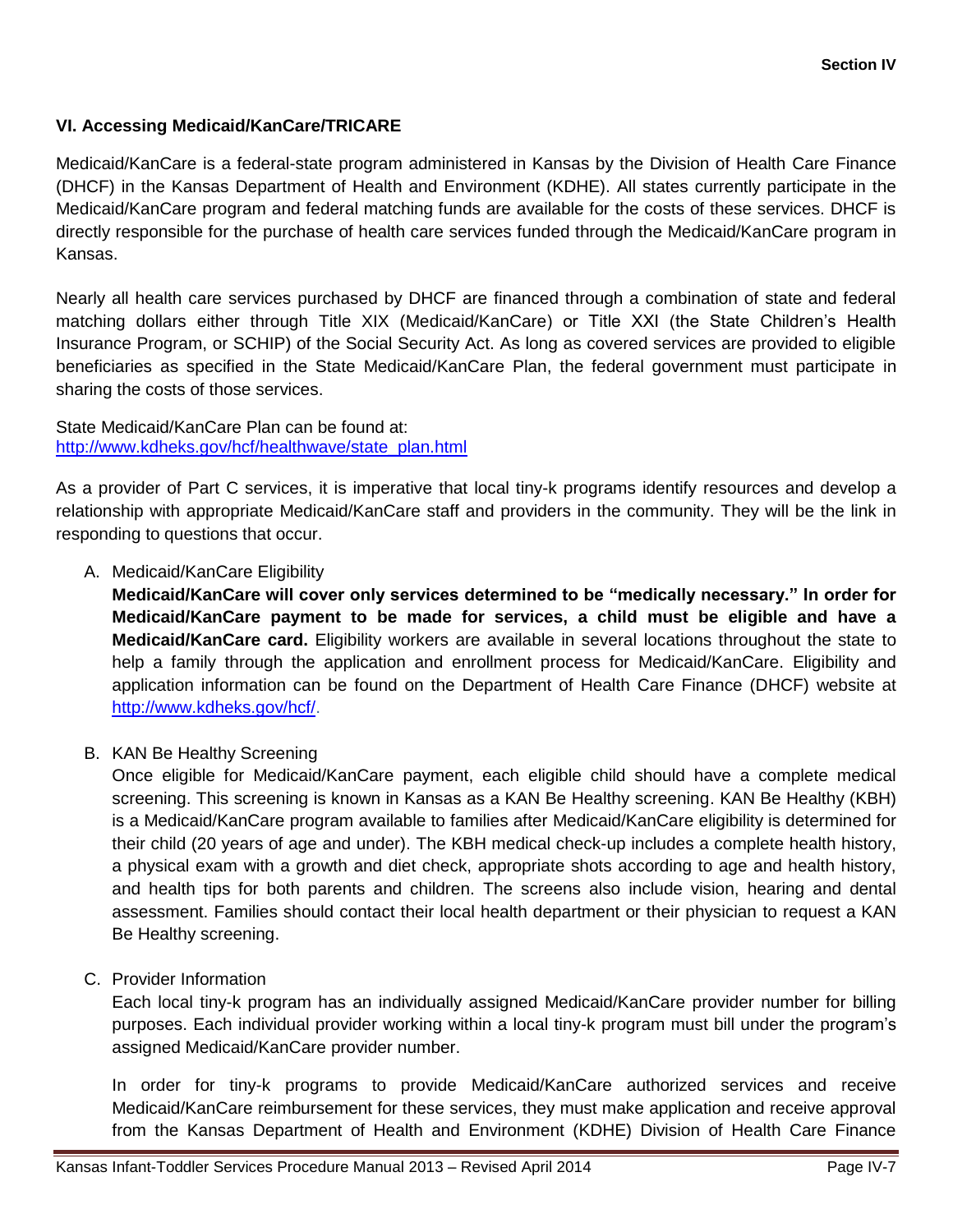(DHCF). Written requests may be directed to: Kansas Medical Assistance Program (KMAP), P.O. Box 3571, Topeka, KS 66601-3571. Provider information via telephone may be obtained at (800) 933-6593, Monday through Friday from 7:30 a.m. to 5:30 p.m.

Once application has been made, a provider number is assigned for use with interactions between a provider and Medicaid/KanCare representatives. Additionally, each provider type (e.g., local tiny-k program, medical doctor, local health agency) will receive a manual designed specifically to aid in understanding all billing aspects of that provider type. The manual for Part C services is called *Early Childhood Intervention Manual* and can be found on the KMAP website listed below. Information in the provider manual includes communications, recipient eligibility, provider eligibility, other payment resources, special claim requirements, and claim reimbursement. Updates to the provider manual are sent by KDHE DHCF via remittance advice messages, global messages, and bulletins. Notifications are also available through the Kansas Medical Assistance Program website, [https://kmap-state-ks.us,](https://kmap-state-ks.us/) as changes occur.

The Early Childhood Intervention Manual is located at: <https://kmap-state-ks.us/public/providermanuals.asp>

Provider representatives are available to answer questions or address concerns regarding billing or the Medicaid/KanCare program. Provider representatives can be reached at (800) 933-6593.

D. General Billing

Billing is a separate section of Medicaid/KanCare and is handled by the current fiscal agent. Billing may be electronic or written. If written, the CMS-1500 form must be used for claims to be processed. The claim forms are not supplied by the fiscal agent, but may be obtained from Administrative Services of Kansas, Inc., Topeka, KS, or Advantage Business Forms, Topeka, KS. The forms must be carefully completed and submitted to Kansas Medical Assistance Program, Office of the Fiscal Agent, P.O. Box 3571, Topeka, KS 66601-3571.

**Toll-Free Numbers:** Provider Assistance Unit --- (800) 933-6593 Consumer Assistance Unit --- (800) 766-9012

- E. Helpful Websites
	- 1) Kansas Department of Health and Environment (KDHE) Division of Health Care Finance (DHCF) Early Childhood Intervention Manual: <https://www.kmap-state-ks.us/public/providermanuals.asp>
	- 2) Kansas Medical Assistance Program (KMAP) website for health and medical policy information to beneficiaries and providers: [https://www.kmap-state-ks.us](https://www.kmap-state-ks.us/)
	- 3) Kansas Medical Assistance Program: *KAN Be Healthy Billing Bulletin.* There are multiple bulletins on a variety of programs and providers, added frequently. The bulletins can be searched at: <https://www.kmap-state-ks.us/Public/Bulletins/bulletinsearch.asp>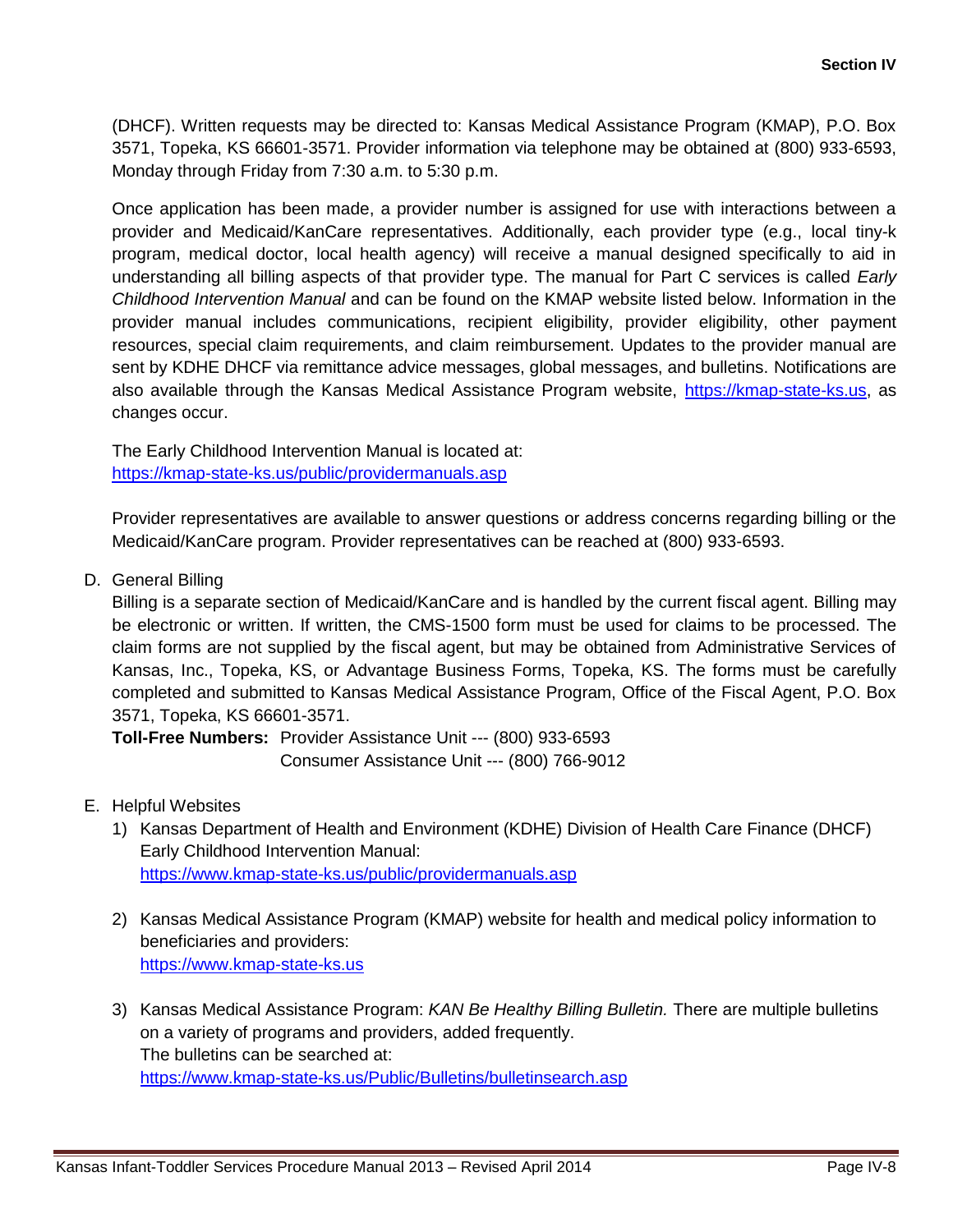# F. TRICARE

TRICARE military health insurance is viewed as public insurance and is treated in the same manner as Medicaid/KanCare for the purposes of notifying parents and gaining consent to share information for the purpose of billing. Local programs are to follow the procedures outlined in section III. B. of this document when using TRICARE.

Parent Notification and Release of Information for TRICARE/Physician: [http://www.ksits.org/download/Parent\\_Notification\\_and\\_Release\\_of\\_Information\\_for\\_MedicaidKanCare](http://www.ksits.org/download/Parent_Notification_and_Release_of_Information_for_MedicaidKanCarePhysician.doc) [Physician.doc](http://www.ksits.org/download/Parent_Notification_and_Release_of_Information_for_MedicaidKanCarePhysician.doc)

# **VII. System of Payments and Fees [34 CFR 303.521]**

Every parent in early intervention services in Kansas is provided with the *Child and Family Rights and Complaints Process* which includes the "Funding tiny-k Services – A Family Guide." This guide includes the KSITS system of payments information.

Kansas Child and Family Rights and KS ITS Complaint Process can be found at: [http://www.ksits.org/download/Parents\\_Rights\\_Booklet.pdf](http://www.ksits.org/download/Parents_Rights_Booklet.pdf)

The system of payments in Kansas includes the following requirements:

- 1) Part C services provided at no out-of-pocket costs to parents regardless of whether they provide consent to bill third party sources such as Medicaid/KanCare and private insurance. The term "no cost to parents" means parents will not be required to make any payment, except for private insurance premiums, beyond what private insurance, Medicaid/KanCare, and other benefits will pay.
- 2) Families are not responsible for co-pays and deductibles.
- 3) The payor of last resort provisions regarding the use of Part C funds in accordance with 34 CFR 303.510.
- 4) The ability of the local tiny-k program to bill private insurance in accordance with 34 CFR 303.520.
- 5) A system of payments through Medicaid/KanCare as defined in Kansas Medicaid/KanCare's Early Childhood Intervention Manual.
- 6) The identification of other public and private funding sources by the local tiny-k program.

The following services for children under the age of three shall be provided at "no cost to parents":

- 1) Child Find activities
- 2) Evaluation and assessments
- 3) Family service coordination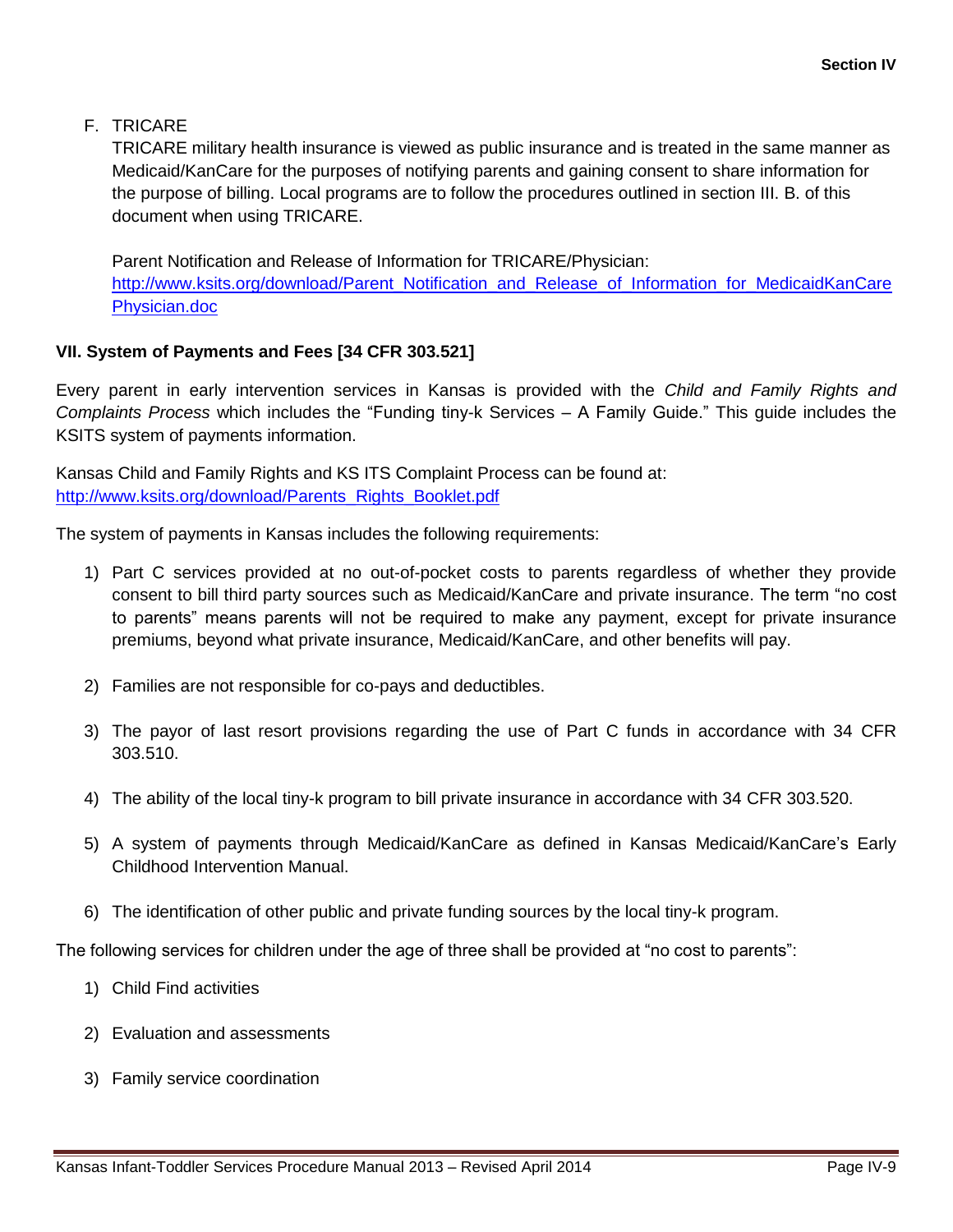- 4) Administrative and coordination activities related to the development, review, and evaluation of the IFSP, and implementation of procedural safeguards and other components of the statewide system of Part C services
- 5) Part C services for eligible children and their families to include at a minimum: (1) assistive technology devices and services, (2) audiology, (3) family training, counseling, and home visits, (4) health services, (5) diagnostic and evaluation medical services, (6) nursing services, (7) dietician services, (8) occupational therapy, (9) physical therapy, (10) psychological services, (11) family service coordination, (12) social work services, (13) special instruction, (14) speech-language pathology, (15) transportation and related costs, (16) vision services, and (17) sign language and cued language

Local tiny-k programs may use Federal Part C funds, grant funds from the Kansas Department of Health and Environment (KDHE) Kansas Infant-Toddler Services for expenses allowed under Part C of the IDEA and its current regulations, including costs such as deductibles, or co-payments. Premiums are the responsibility of the family/parent.

A. Allowable Expenditures

In addition to required system development initiatives, Federal Part C of the IDEA and Kansas Infant-Toddler Services funds may be expended to pay personnel qualified to deliver Part C services, such as:

- assistive technology
- audiology
- family service coordination
- family information
- health
- medical (diagnostic only)
- nursing
- nutrition
- occupational therapy
- physical therapy
- psychological services
- social work
- special instruction
- speech-language pathology
- transportation and related costs
- vision
- sign language and cued language

Professionals providing Part C services must be qualified according to the highest entry-level standards for state-approved or recognized certification, licensing, registration, or other comparable requirement. Paraprofessionals who meet state requirements are also qualified to deliver services under the supervision of the professional appropriate for the discipline in which they are working.

The IFSP lists Part C services to be provided and who is responsible for payment (private insurance, Medicaid/KanCare, other public sources such as Children and Youth with Special Health Care Needs, schools, health departments, etc.). The IFSP also includes information on medical and other services the child needs and the funding sources to be used in paying for those services or the steps to be taken to secure those services through public or private sources.

B. Non-allowable Expenditures

Federal and State Part C funds may not be expended to pay for experimental treatment programs, research studies and grants, childcare, and students in training. Further, according to federal regulations, Part C funds may not be expended for health services that are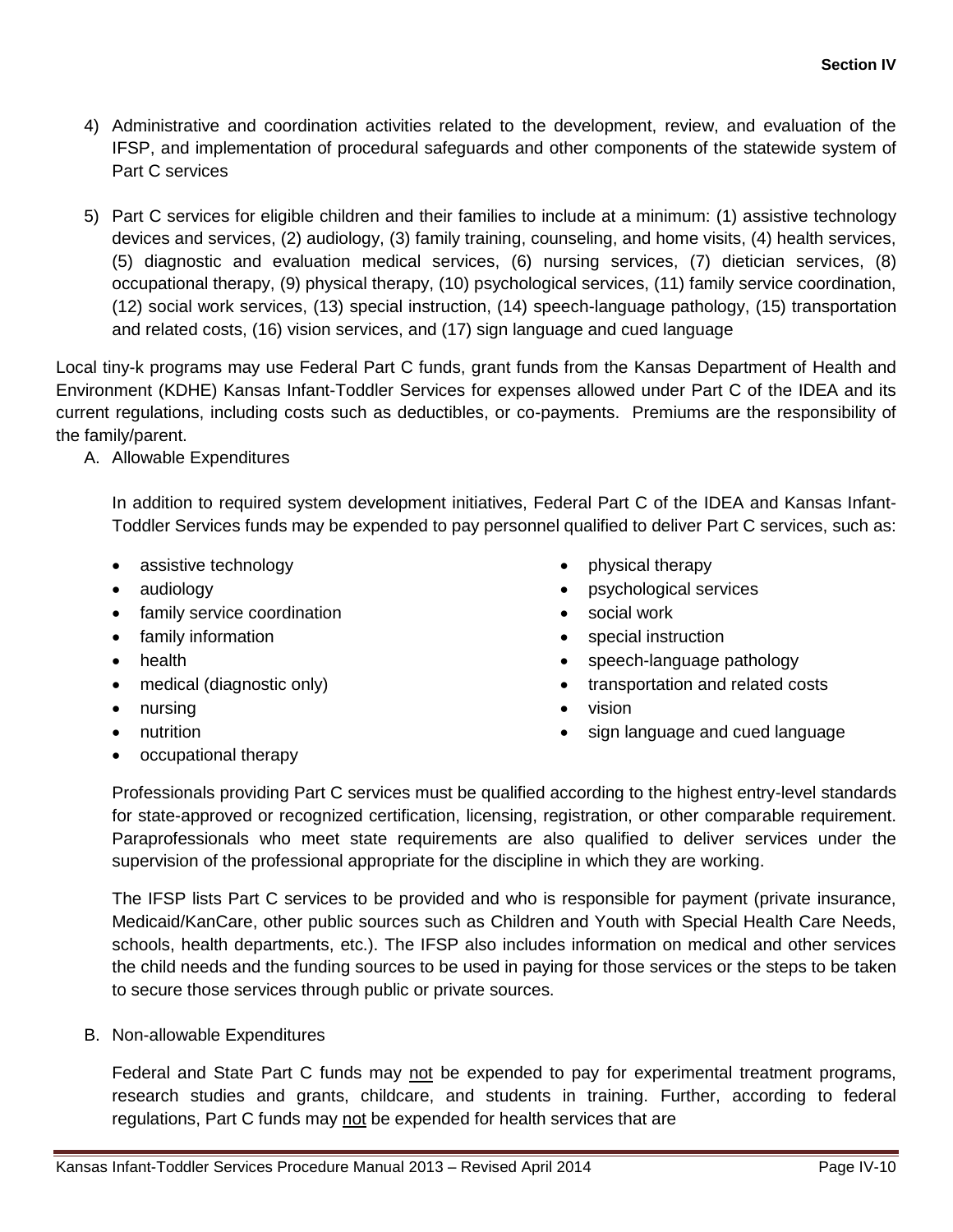- 1) surgical in nature (such as cleft palate surgery, surgery for club foot, or the shunting of hydrocephalus),
- 2) purely medical in nature (such as hospitalization for management of congenital heart ailments, or the prescribing of medicine or drugs for any purpose),
- 3) devices necessary to control or treat a medical condition (such as heart monitors, respirators and oxygen, and gastrointestinal feeding tubes and pumps), or
- 4) medical-health services (such as immunizations and regular "well-baby" care) that are routinely recommended for all children.

# **VIII. At-Risk Infants and Toddlers**

Kansas does not provide services for infants and toddlers who are at risk. However, Part C funds may be used to establish linkages with appropriate public and private community-based organizations, services, and personnel for the purposes of

- A. identifying and evaluating at-risk infants and toddlers,
- B. making referrals for the infants and toddlers identified and evaluated but who are not determined to be eligible, and
- C. conducting periodic follow-up on each referral to determine if the status of the infant or toddler has changed with respect to eligibility.  $[34$  CFR  $303.501(e)(1)(2)(3)]$

# **IX. Procedures for Contesting Kansas Infant-Toddler Services' System of Payments**

**There is no financial eligibility criterion for infants and toddlers and their families to receive services in Kansas.** Kansas Infant-Toddler Services provides services to all eligible infants and toddlers and their families at no out-of-pocket cost to the parents including co-pays and deductibles for private insurance. Parents are responsible for private insurance premiums. No fees are imposed for services thus the parent's ability to pay for services is not a consideration in determining whether or not an infant or toddler receives services.

The local tiny-k programs have the option to bill Medicaid/KanCare or request the use of the family's private insurance to pay for services. If billing Medicaid/KanCare or the family's private insurance is not possible, services for the child and family will be provided at no cost to the family with Part C funds being used as "payor of last resort."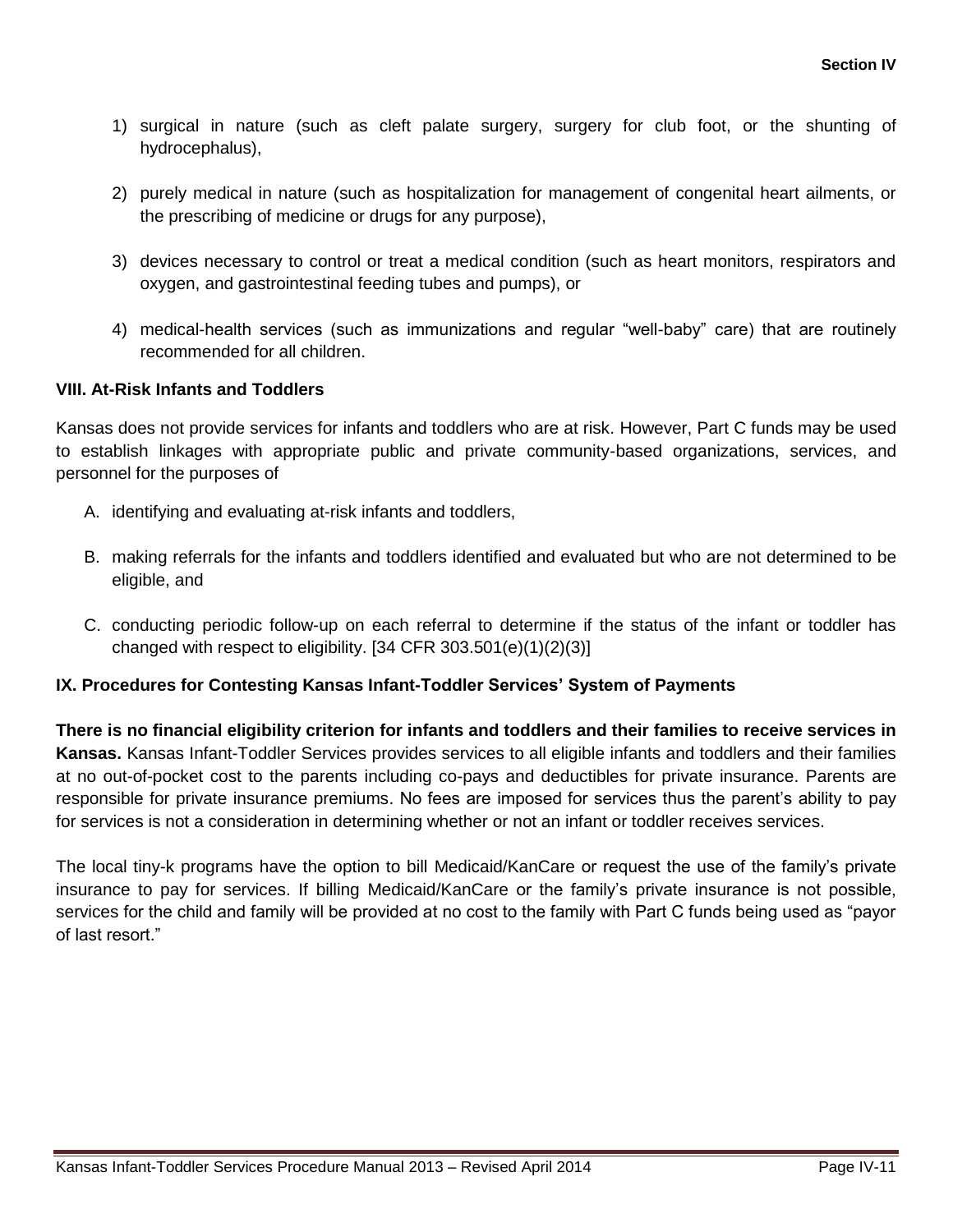If a parent wants to protest Kansas' system of payments, they may do one of the following:

- A. Participate in mediation in accordance § 303.341
- B. Request due process hearing under §§ 303.436 or 303.441, whichever is applicable
- C. File a state complaint under §303.434
- D. Use of any other procedure established by the State (informal complaint) provided that it does not prevent the options in A., B., or C. from occurring

The parent must be provided with a copy of the *Child and Family Rights* which contains System of Payment policies.

Kansas Child and Family Rights and KS ITS Complaint Process can be found at: [http://www.ksits.org/download/Parents\\_Rights\\_Booklet.pdf](http://www.ksits.org/download/Parents_Rights_Booklet.pdf)

#### **X. State Categorical Aid Reimbursement**

The Kansas State Legislature appropriates funds for the provision of special education services (including Part C services). These funds are disseminated based on teacher and paraprofessional full-time equivalency (FTE). Funding is accessed through a local education agency (LEA). If the LEA is not the local lead agency, it is recommended that an interagency agreement be developed delineating responsibilities for both parties for accessing state categorical aid.

Information related to state categorical aid may be found in the KSDE *Special Education Reimbursement Guide* at<http://www.ksde.org/Default.aspx?tabid=2583> (updated annually).

Information related to the Kansas State Department of Education's responses to questions on Time and Effort for IDEA Part C Employees Claimed for State Special Teacher Reimbursement can be found on the Kansas Infant-Toddler Services website: <http://www.ksits.org/>

#### **XI. Accessing Grant and Private Funding**

Numerous resources are available to help meet the cost of Part C and other services for infant or toddlers with disabilities. Small grants may be available in local communities through professional organizations, service organizations, parent groups, churches, local municipal funds, and special economic growth efforts. These sources are best identified by local tiny-k programs by contact with the community, county commissioners, government officials, city council members, and others.

It is most helpful to think of the community's needs and collaborate with others to meet several goals at once. In most communities, quality childcare, in general, is a concern for many segments of the community. In working with others to meet childcare needs, it is possible to provide for children with special needs and integrate all children. Such an integrated approach provides for broad-based support and an ability to utilize a combination of resources not otherwise available to any single segment.